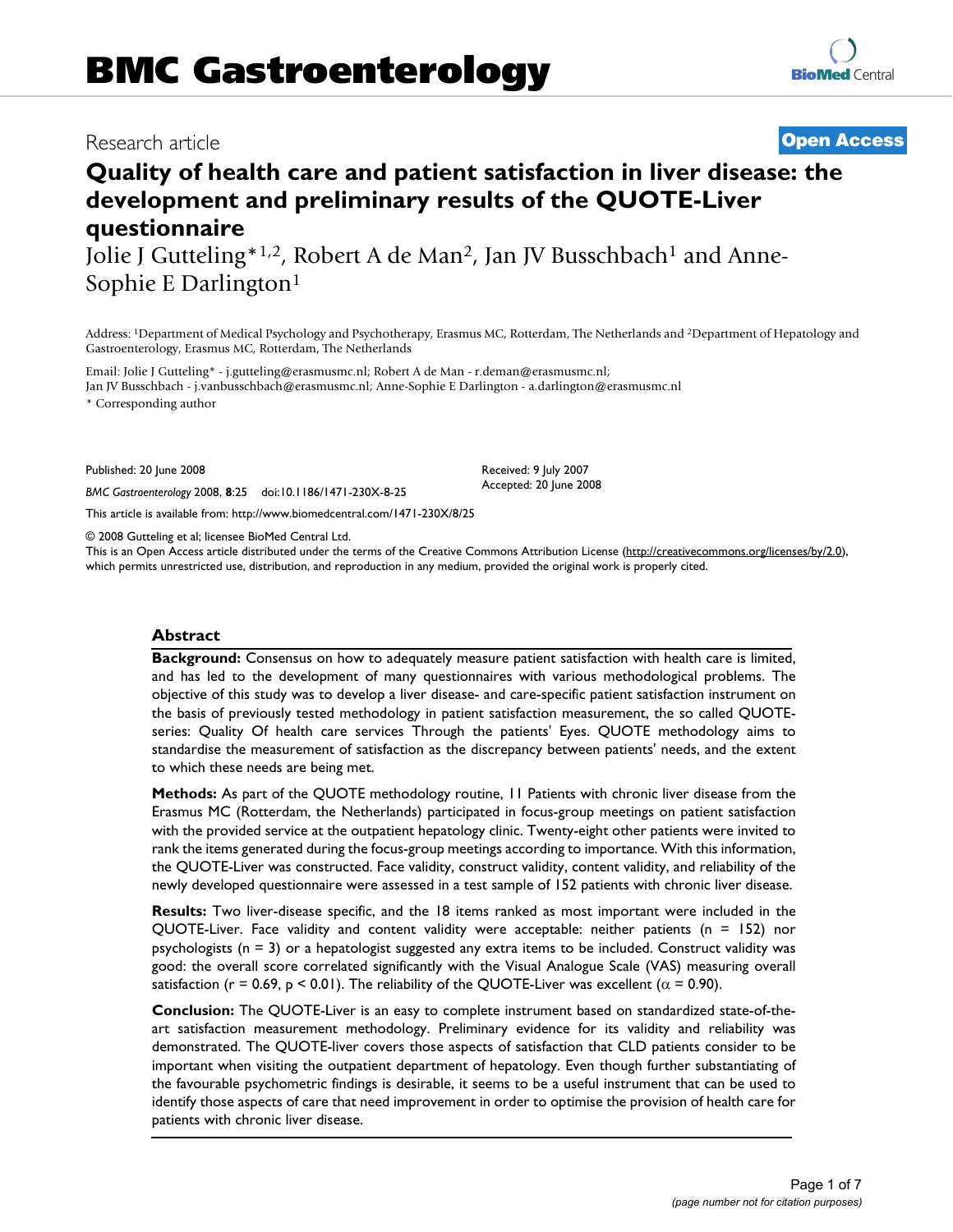# **Background**

As liver disease is often chronic and progressive, frequent monitoring of medication and progression of the disease is necessary. Therefore, besides the quality of the medical therapy, good quality of care is important to these patients as they frequently interact with their physicians. Besides good medical therapy, good quality of care determines patient satisfaction. Patient satisfaction, in turn, has proven to be important in compliance with treatment, seeking medical advice and maintenance of a continuous relationship with a physician [1,2]. Also, patient satisfaction and quality of care are increasingly of interest to health insurance companies or health maintenance organisations that wish to negotiate prices when purchasing health care.

Although studies on quality of care/patient satisfaction are numerous, there has until recently been no consensus on how to measure this concept. Most researchers have unjustly dealt with patient satisfaction as an easy concept to measure [3]. This has led to several methodological problems in this field of research. First, the items of the questionnaires or inventories of patients' experiences, have been generated by health care professionals rather than patients, even though several studies have demonstrated that patients' and health care professionals' views about important aspects of satisfaction are often quite different [4-6]. Secondly, there has been a lack of diseaseand care-specific items [7]. Finally, when asking patients to answer on a Visual Analogue Scale (VAS) the question "how satisfied are you", 90% tends to be satisfied in [7-9]. This may not be realistic, since a previous study has shown that many patients who reported being satisfied with the care they received, also indicated numerous problems with this same care [10]. Furthermore, this single item question does not give any indication of what needs to be changed when patients are not satisfied.

The lack of consensus on adequate measurement of patient satisfaction has led to a proliferation of questionnaires with inadequate measurement properties. A metaanalysis [3] in which 195 articles about patient satisfaction were screened, revealed that the instruments used to measure patient satisfaction were different in almost every study. Data on psychometric properties of the instruments, including their validity and reliability were scarce. A study on the use of patient satisfaction instruments by leading academic medical centres in the United States of America showed little standardization of the instruments currently being used at these centres, particularly for outpatient care [11].

The existence of so many different 'satisfaction' instruments and the lack of data on their reliability and validity does not only cast doubt on the soundness of the instruments, but also makes comparisons of studies impossible and conclusions drawn from studies implausible. For these reasons, the Netherlands Institute for Health Services Research (NIVEL) has developed a methodology protocol to develop a standardized series of questionnaires measuring *Qu*ality *o*f Care *T*hrough the Patient's *E*yes (QUOTE), based on market research theory [12], which asserts that consumer satisfaction should be measured by looking at the discrepancy between what consumers need/expect and what they actually receive [13]. QUOTE instruments are now available for a variety of diseases, such as HIV, IBD, and rheumatism. QUOTE instruments consist of two parts: the weight (importance) patients assign to different aspects of health care, second, patients' experiences with health care (performance). From the combined effect of importance and performance, the quality index can be obtained [14].

The aim of this study was to develop a liver disease- and care-specific version of the QUOTE, called the QUOTE-Liver, which measures quality of care/patient satisfaction in patients with chronic liver disease (CLD). The need for a liver disease- and care-specific instrument was grounded in the fact that CLD affects many people worldwide (560 million people are infected with the hepatitis B or C virus [15]), and alcohol-induced end-stage liver disease forms the second most important reason for liver transplantation in the United States [16]. CLD is a serious disease that is associated with significant physical and psychological symptoms such as impaired cognition, hepatic coma, fluid in the abdomen, abdominal pain, joint pain, fatigue, depression and anxiety [17-23]. The development of the QUOTE-Liver was undertaken in order to deal with all aforementioned methodological issues by asking patients rather than health care professionals to define important aspects of care, by including disease- and care-specific items, by focussing on the discrepancy between individual patients' needs and whether these needs have been met, and having been developed along the lines of a series of similar questionnaires which makes comparison between patient populations possible.

# **Methods**

In order to develop the QUOTE-Liver we followed the QUOTE protocol as described by the Netherlands Institute of Health Services Research (NIVEL, Utrecht, the Netherlands) [24].

# *Study population*

All patients suffering from chronic liver disease (CLD) visiting the outpatient department of Hepatology of the Erasmus Medical Centre in Rotterdam, which is a specialized centre for chronic liver disease in the Netherlands, during the first three months of 2004 were invited to participate in the development of the QUOTE-Liver by mail. Patients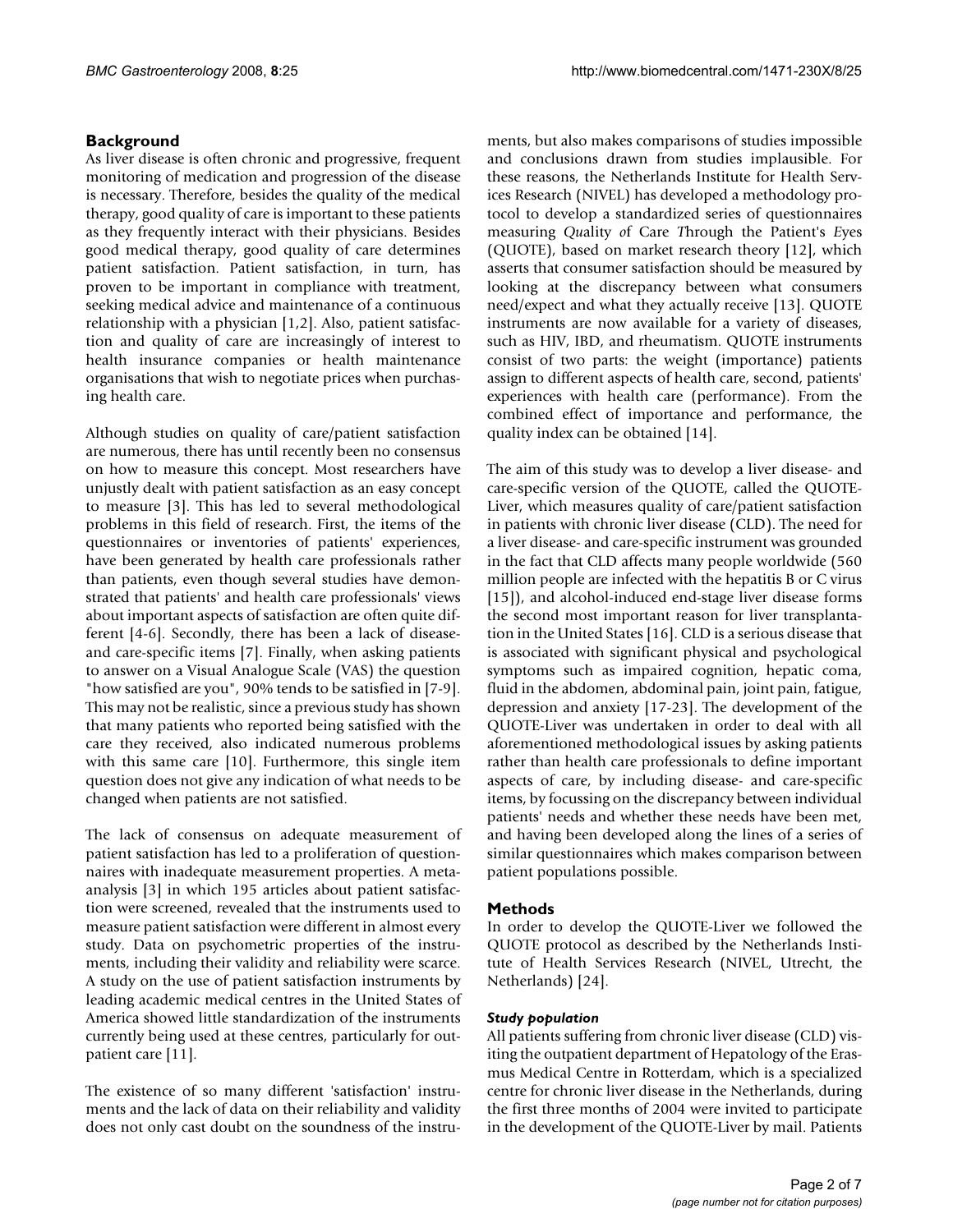in a given period of time were made aware of the study by letter and invited to contact the researcher if they wanted additional information and if they were considering participating in the study. The phases of the study were done consecutively, each time approaching a new patient sample. Patients were included in each phase of the study on a first-come first-serve basis. Consequently, no information is available on those patients who did not want to take part in the study. Patients who were willing to participate were contacted by the researcher, who provided them with verbal and additional written information. All participants completed an informed consent form. No incentives for participating in the study were given. Travel expenses of the patients participating in the focus group discussions were covered. The study protocol was in accordance with the ethical guidelines of the modified 1975 Declaration of Helsinki. Since patients were invited to participate in one part of the study only, and since the study did not include invasive questions, ethical approval was not necessary under Dutch regulations.

#### *Part one: Focus groups*

Focus groups were first mentioned as a market research technique in the 1920's [25,26]. They are an efficient means to obtain data on opinions and attitudes. Focus groups are qualitative interviews with a small number of people. Unlike one-on-one interviews, focus groups generate information through group discussion, which besides information about what people think, gives insight in why people think the way they do. For good results, just a few focus groups are sufficient, as data become saturated and little new information emerges after the first few groups [27].

The purpose of the focus groups in this study was for patients to generate a list of relevant care aspects at the outpatient department of Hepatology of the Erasmus MC. Three focus group meetings were organized at the Erasmus MC (Rotterdam, the Netherlands), in which 11 patients participated (table 1). During the focus group meetings, patients were asked to name all aspects of their visit to the outpatient department of Hepatology that were important to them. Meetings lasted from 70 to 90 minutes. Two researchers, one psychologist and one experienced psychotherapist who could resolve any arising emotional issues, conducted the focus groups.

#### *Part two: Item Ranking*

The patients ranked the items to create an order of importance in the aspects named in the focus group meetings [28]. For this ranking exercise, which took place at the outpatient department of Hepatology of the Erasmus MC, all aspects mentioned during the focus group meetings were written on separate cards, which patients were asked to divide over five piles, ranging from "most important (1)" to "least important (5)". The piles had to be of nearly equal size in order to force patients to make a choice. To make sure that no aspects had been missed during the focus group meetings, the patients were asked at this stage whether they thought any important items were missing. The item-ranking task was carried out by one researcher.

#### *Part three: Selection of items*

The QUOTE protocol has no strict guidelines regarding the number of items to be included. Because we wanted an easy to administer questionnaire, we (the authors) opted for a 20-item questionnaire, which is in the lowest range of item numbers of the already existing QUOTE instruments like the QUOTE-IBD (23 items), QUOTE-HIV (27 items), QUOTE-Occupational Therapy short version (23 or 12 items). Since we were interested in the items that were most important to patients, we decided to follow the preferences of patients closely, rather than to chose items belonging to a priori determined aspects of care such as accessibility, waiting room area, etc. Because QUOTE questionnaires are disease- and care-specific, disease- and care-specific items were also included.

#### *Scoring and interpretation of scores*

All QUOTE questionnaires, and thus also the final QUOTE-Liver, consist of two parts. The questioning style is deliberately repetitious as it has been reported that this ensures patients' understanding. In part one, importance of the 20 items is measured. The fact that ordinary Likert scales tend to be highly skewed towards the 'important' dimension was solved by providing 4-point response

**Table 1: Demographic and clinical characteristics of the patient population included in the development of the questionnaire.**

|                              | <b>Focus Groups</b> | <b>Item Ordering</b> | <b>Validation study</b> |
|------------------------------|---------------------|----------------------|-------------------------|
| Total number of patients (n) |                     | 27                   | 152                     |
| Male (n, %)                  | 6(55)               | 11(39)               | 81(53)                  |
| Age (mean, range)            | 48.3 (18-75)        | $50.7(21-74)$        | 46.7 (19-75)            |
| Liver disease (n,%)          |                     |                      |                         |
| Post-transplantation         | 5(45)               | 5(18)                | 24(16)                  |
| Viral Hepatitis              | 4(37)               | 10(36)               | 72 (47)                 |
| Cholestatic Liver Disease    | 2(18)               | 3(1)                 | 40 (26)                 |
| Other                        | 0(0)                | 10(36)               | 16(10)                  |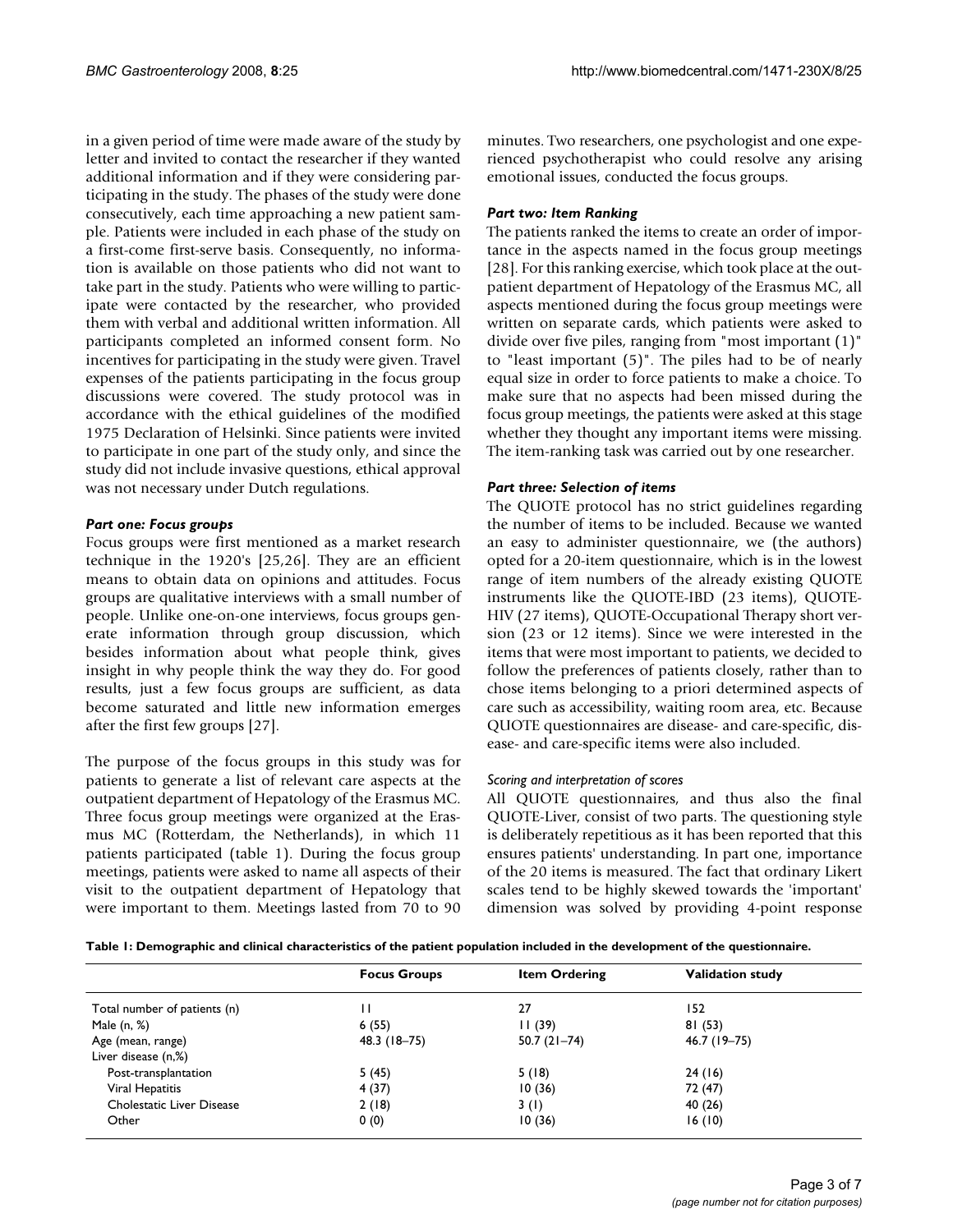options (0 = 'not important at all', 3 = 'slightly important', 6 = 'important', 10 = 'very important'), which proved to be a workable solution [14]. In part two, performance on those same 20 items is measured. Patients are asked what actually happened during the consultation. They can rate items on a four-point scale ranging: 'no' (score = 1), 'not really' (0.67), 'mostly yes' (0.33), and 'yes' (0). The QUOTE protocol defines the aspects of care that need improvement when more than 10% of patients are dissatisfied, reflected by a total score of  $\langle 9.0 \rangle$  (range is  $0 - 10$ ), computed by the formula:  $10 -$  importance  $\times$  performance [29]. For the QUOTE-Liver we have followed this QUOTE family approach to item scaling.

#### *Part four: Validation study*

#### *Psychometric methods*

*Principal component analysis* was run to explore factors within the questionnaire.

*Reliability* of the QUOTE-Liver was measured by computing the internal consistency of the items and the item-total correlations using the reliability analysis in SPSS 11.0. *Face validity*, i.e the extent to which experts judge the instrument to measure the intended concept, was determined by presenting it to 152 patients with chronic liver disease, three psychologists and a hepatologist. To guarantee correct measurement of the concept (quality of care from patients' perspective), construct and content validity were measured. *Construct validity*, i.e. the degree to which an instrument measures the theoretical construct it is intended to measure, was measured by computing Pearson correlations between a Visual Analogue Scale (VAS), and the total quality impact score of the QUOTE-Liver. The VAS consisted of a horizontal line on which patients had to indicate by means of a cross, to what extent they agreed (no, definitely not – yes, definitely) with the following question: 'Would you recommend a consultation at this outpatient department to your best friend if he/she was in the same circumstances?" Scores were calculated as percentages of the scale, with 0 indicating total disagreement, and 100 indicating perfect agreement. To assess *content validity*, patients were asked to indicate which other items should be included in the QUOTE-Liver. A researcher who was present while patients completed the questionnaire explored the *feasibility* by looking at the time it took for patients to complete the questionnaire, by reporting patients who failed to complete the questionnaire, and by noting patients' questions regarding the instructions and/or items. In addition, patients were asked whether they had understood the questions, if they thought completing the questionnaire was easy or difficult, and what they thought of the completion time.

# **Results**

#### *Patients in the study*

11 patients with CLD participated in the focus group meetings, and 28 patients participated in the item-ranking task. 152 patients completed the QUOTE-Liver for validation purposes. The demographic and clinical characteristics of these patients are shown in Table 1.

#### *Part one: Focus groups*

The focus group meetings generated 121 partly overlapping aspects that patients found important when visiting the department of Hepatology. These were converted into 70 distinct items. Most items (30) concerned competence and social skills of the physician. 16 items concerned the waiting room area, nine items referred to assisting personnel and making appointments, eight items concerned availability of information, two were about venipuncture and five concerned accessibility of the hospital.

#### *Part two: Item ranking*

The mean importance scores of the 70 items ranged from 4.65 for competence of the physician to 1.38 for presence of a cloakroom at the outpatient department. Two disease- and care-specific items were mentioned: "the venipuncture nurses are skilled" and "I don't have to wait long for venipuncture". No items were mentioned when patients were asked if any important items were missing.

#### *Part three: Selection of items*

Two disease- and care-specific items were included in the QUOTE-Liver: 'waiting time for venipuncture' and 'skills of the venipuncture nurses'. Besides these two items, the 18 most important items following from the item-ranking task were included. The importance scores did not show a clear difference between important and less important items. Rather, scores for importance decreased gradually (score of item  $18 = 3.88$ , score of item  $19 = 3.81$ ). Consequently, the decision to include 20 items in the QUOTE-Liver was made to coincide with the number of items of other QUOTE-instruments. Table 2 shows all items included in the QUOTE-Liver. The scores presented in this table were derived from the validation study conducted with 152 patients. In that study, the average importance and performance scores were computed using the Likert scales, resulting in a range varying from 0 to 10 for the importance scores and a range of 0 to 1 for the performance scores. There were no missing data.

# *Part four: Validation study*

# *Data analysis*

Principal component analysis yielded four factors. 17 items concerning interaction/contact with the physician loaded high on factor one. One disease- and care-specific item ("How important is it for you that the waiting time for venipuncture is short") loaded high on factor two. The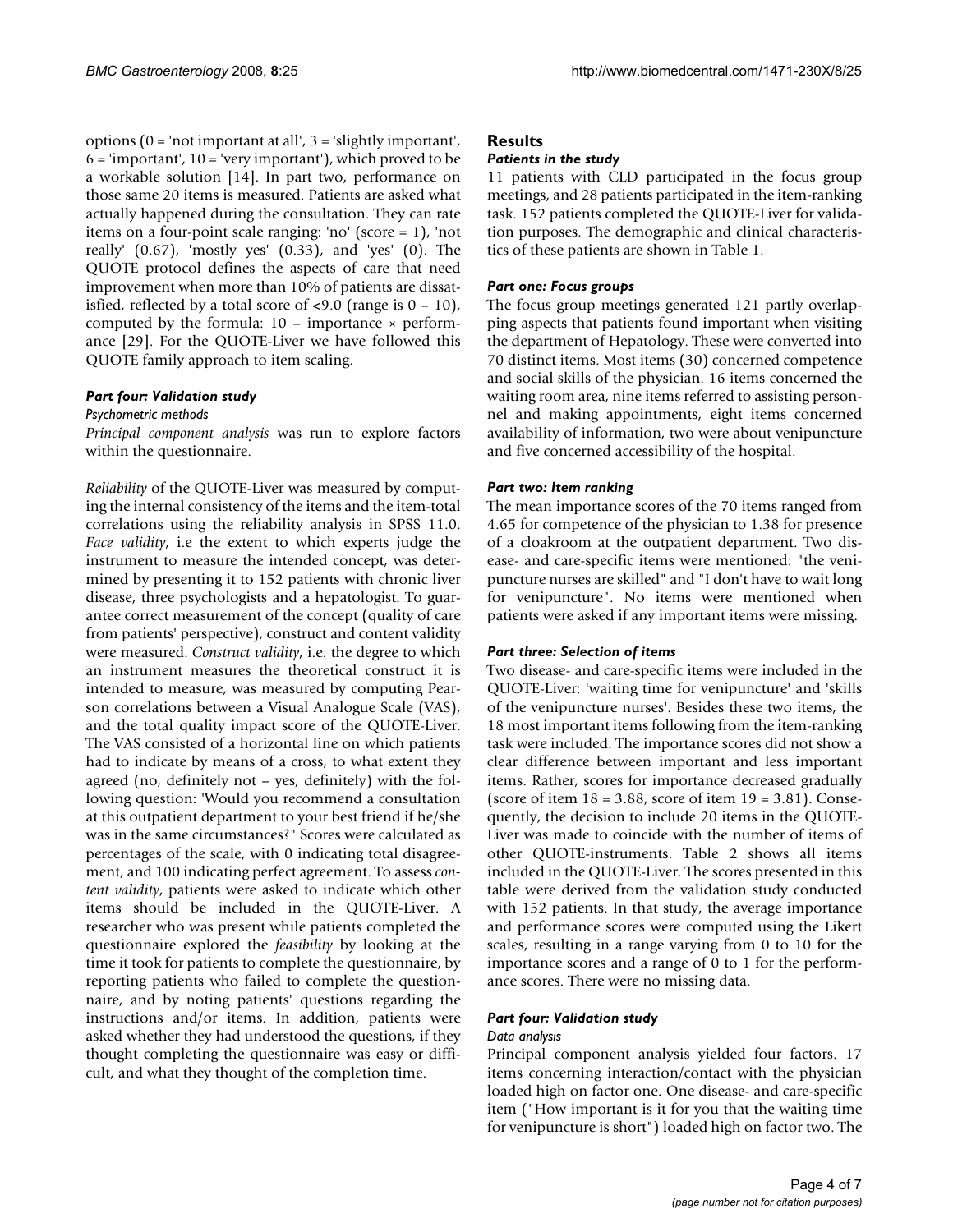| Table 2: Items included in the QUOTE-Liver and scores of 152 Dutch patients with chronic liver disease. |  |  |  |
|---------------------------------------------------------------------------------------------------------|--|--|--|
|---------------------------------------------------------------------------------------------------------|--|--|--|

|                 |                                                                                         |      |      | Importance Score Performance Score Quality Impact Score |
|-----------------|-----------------------------------------------------------------------------------------|------|------|---------------------------------------------------------|
|                 | How important is it to you that the doctor that you visit today                         |      |      |                                                         |
|                 | Is knowledgeable                                                                        | 9.46 | 0.04 | 9.60                                                    |
| 2               | Takes time to discuss emotional issues                                                  | 6.58 | 0.15 | 9.21                                                    |
| 3               | Takes you seriously                                                                     | 9.00 | 0.04 | 9.66                                                    |
| 4               | Makes you feel safe                                                                     | 8.09 | 0.07 | 9.50                                                    |
| 5               | Believes what you say                                                                   | 8.50 | 0.05 | 9.57                                                    |
| 6               | Takes enough time for you                                                               | 8.05 | 0.07 | 9.45                                                    |
| 7               | Is friendly                                                                             | 7.53 | 0.03 | 9.81                                                    |
| 8               | Is open                                                                                 | 8.47 | 0.05 | 9.58                                                    |
| 9               | Listens to you                                                                          | 8.58 | 0.05 | 9.59                                                    |
| $\overline{10}$ | Answers all of your questions                                                           | 8.67 | 0.06 | 9.51                                                    |
| Ħ               | Gives you enough information about your disease/treatment                               | 9.01 | 0.08 | 9.31                                                    |
| $\overline{2}$  | Gives you a say in your treatment                                                       | 7.76 | 0.10 | 9.24                                                    |
| 13              | Answers your questions clearly                                                          | 8.56 | 0.07 | 9.45                                                    |
| 14              | Gives you medical/technical information about your disease when you ask<br>for it       | 8.41 | 0.05 | 9.62                                                    |
| 15              | Gives enough explanation about your medication and possible side effects                | 8.24 | 0.05 | 9.56                                                    |
| 16              | Refers you well when you present with complaints that are not liver disease-<br>related | 8.03 | 0.04 | 9.61                                                    |
| 17              | Takes action quickly                                                                    | 8.96 | 0.04 | 9.62                                                    |
|                 | How important is it for you that                                                        |      |      |                                                         |
| 18              | You can tell your doctor what's on your mind                                            | 7.15 | 0.05 | 9.72                                                    |
| 19              | The venipuncture nurses are skilled                                                     | 7.78 | 0.05 | 9.54                                                    |
| 20              | The waiting time for venipuncture is short                                              | 5.47 | 0.12 | 9.12                                                    |

The QUOTE-Liver consists of the two disease- and care-specific items (19 and 20) and the 18 most important items for quality of care as measured in a population of chronic liver patients. The questioning style is deliberately repetitious, as it has been reported that this ensures patients' understanding. Importance scores can range from 0–10, performance scores can range from 0–1. A 'quality impact score' of <9.0 indicates that more than the usual 10% of the patients are dissatisfied with the particular aspect of care.

other disease-and care-specific item ("How important is it for you that the venipuncture nurses are skilled" loaded high on factor three. One item ("How important is it to you that the doctor that you visit today is knowledgeable") loaded high on factor four.

The internal consistency of the overall QUOTE-Liver was excellent ( $\alpha$  = 0.90). The item-total correlations of the 17 items concerning interaction with the physician ranged from 0.40 to 0.71 (alpha if item deleted =  $0.89 - 0.90$ ). The item-total correlation of the two disease- and carespecific items and of the first item concerning the physician's knowledge were 0.08, 0.37 and 0.39 respectively (alpha if item deleted =  $0.90-0.91$ ). Face validity was excellent: all patients ( $n = 152$ ) in the validation study, and three psychologists and a hepatologist agreed that the items of the QUOTE-Liver adequately reflected the most important aspects of care for CLD patients. Construct validity, as measured by the correlation between the VAS measuring overall satisfaction and the total score on the QUOTE Liver was substantial ( $r = 0.69$ ;  $p < 0.01$ ). Content validity was also good: none of the 152 patients in the validation study suggested new items to be included. Feasibility was established as all patients in the validation study completed the QUOTE-Liver quickly (average time of 1.5 minutes), and understood the items.

#### **Discussion**

In the present study, we have developed an easy to complete, self-administered liver disease- and care-specific questionnaire that measures quality of care through the patient's eyes (QUOTE-Liver). Preliminary evidence for its validity and reliability was demonstrated. The QUOTE-Liver was developed using a protocol that has recently been applied to develop a series of disease- and care-specific patient satisfaction instruments (QUOTES) [14]. The QUOTE-Liver consists of two liver disease- and care-specific items, and the 18 most important items out of 70 defined by 28 patients with chronic liver disease. Seventeen items concerned interaction/contact with the physician. Three other items did not correlate with the 17 items on interaction/contact with the physician. These items were added to the questionnaire since they had clear theoretical and clinical relevance and added to the diseasespecific nature of the QUOTE-Liver questionnaire. Future research would do well to further look into these three items and further elaborate on them.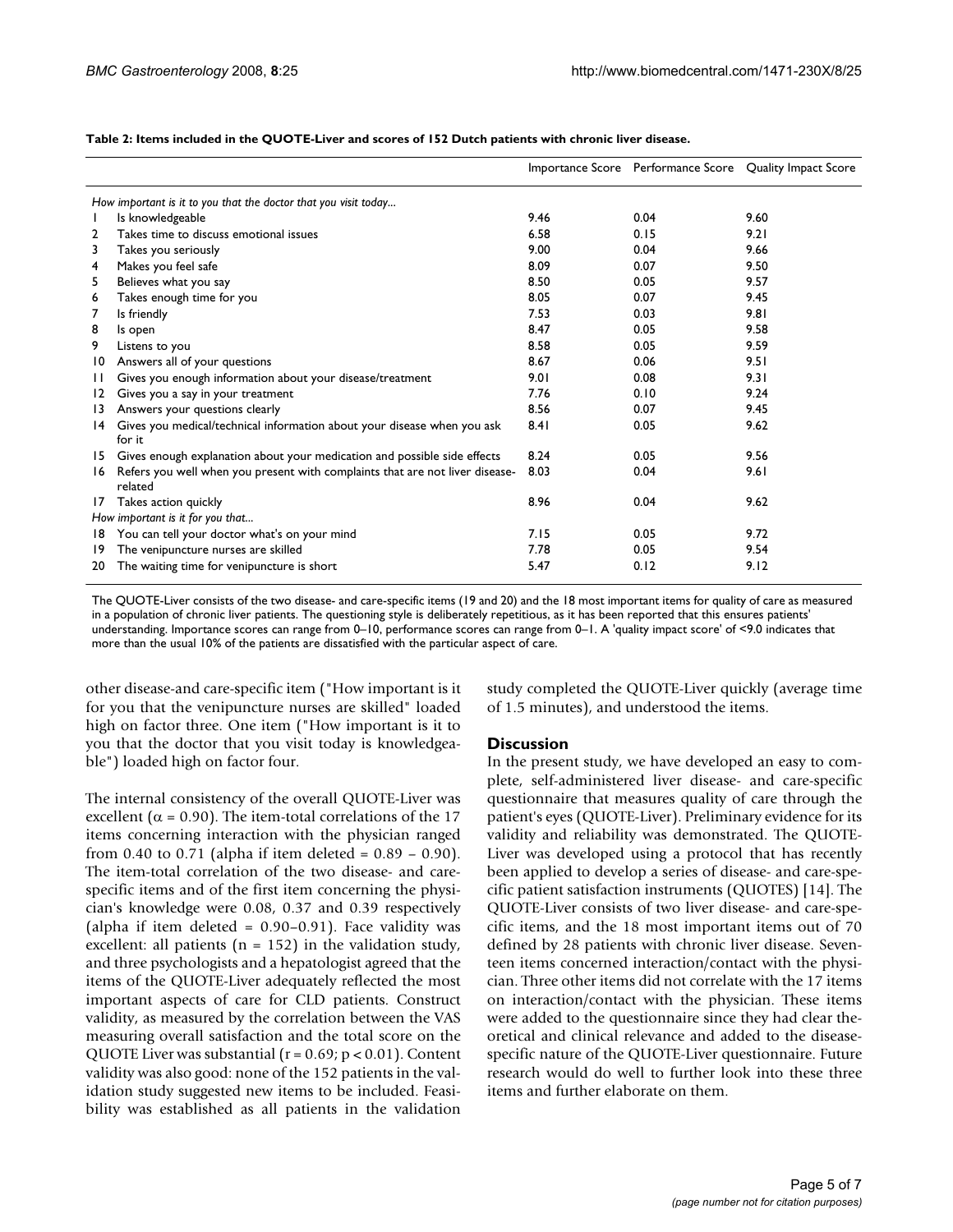It is notable that nearly all items included in the QUOTE-Liver concerned aspects related to the physician. Apparently, other aspects of care such as accessibility, cooperation with other health care workers, and accommodation are of lesser importance to patients with chronic liver disease. This may explain the fact that no dissatisfaction, as shown by a score below 9.0, was established. Indeed, other QUOTE instruments found dissatisfaction on items pertaining to accessibility (by telephone) [8,29-32], doctors' and nurses' psychosocial approach [29,30,32], information [8,29-32], cooperation with other health care workers [30-32], privacy [8,32], and patient authority [8,30], rather than medical competence, contact, and communication, with the exception of 'information'. Exclusion of these multiple aspects in the development of the QUOTE-Liver was chosen for deliberately since these were of lesser importance to patients with chronic liver disease.

The high satisfaction scores obtained by the QUOTE-Liver in the present study may have been a result of the high standards of care at the specialized liver center of the Erasmus MC. However, these high scores cast doubt on its ability to detect change over time in the same group receiving an intervention, or changes between groups receiving different interventions. As the instrument could potentially be important for use in intervention studies, further testing of the QUOTE-Liver in its current form, preferably in an experimental setting where "bad" care is delivered purposefully, is needed in order to draw firmer conclusions on its sensitivity. Another way to assess the sensitivity of the QUOTE-Liver may be to administer it in two different settings, a specialized setting and a less specialized setting. A before and after study, where some aspect of care has been changed, is also a possibility that should be explored.

The method of patient selection used in this study may have caused bias. Even though the most important forms of chronic liver disease (HBV, HCV and cholestatic liver disease) were represented in the patient sample used in the present study, and even though the average age was representative of the overall population of CLD patients [17], no information was available of patients who did not want to participate. Future studies should register characteristics of non-participants.

Future studies should also assess the reproducibility of the QUOTE-Liver in terms of test-retest reliability. In addition, other ways should be explored to assess the construct validity of the QUOTE-Liver. A VAS measuring satisfaction was chosen since no adequate alternative was available at the time of the study. Measuring satisfaction by means of a VAS is relatively crude and possibly influences the subsequent construct validity for which it was used.

Future studies could use the generic Dutch version of the QUOTE, which is now available, to assess construct validity.

A possible limitation of QUOTE instruments in general that has so far never been mentioned, is that some patients may be reluctant to say "no" (e.g. no, my physician did not discuss emotional problems) as it may reflect badly on the physician. Indeed, some patients in our study expressed a need for an answering category 'not relevant' for certain items of part two of the QUOTE-Liver. This should certainly be considered, as it will probably increase patient participation without compromising the scoring of the instrument.

# **Conclusion**

In conclusion, the QUOTE-Liver is an easy to complete instrument to assess liver patients' satisfaction with health care at an outpatient department, with evidence of good validity and reliability. The high satisfaction scores that the QUOTE-Liver produced in our validation study may be a result of the items included in the questionnaire, which mostly address physician competence and social behavior. As long as physicians' treatment and communication are good, high scores are to be expected. Further studies are needed to test the responsiveness and generalizability of the QUOTE-Liver to other linguistic and cultural settings.

# **Competing interests**

The authors declare that they have no competing interests.

# **Authors' contributions**

JJG: Has been involved in design of the study, data collection, statistical analyses and drafting of the manuscript. A–SED: has made substantial contributions to interpretation of data and has been involved in drafting the manuscript. JJVB: has been involved in revising the intellectual content. RAdM: has been involved in data collection, and revision of the intellectual content. All authors have read and approved the final manuscript.

# **Acknowledgements**

The authors would like to thank Dr. H.J. Sixma from the Netherlands Institute for Health Services Research for his valuable assistance with the development of the QUOTE-Liver.

# **References**

- 1. Larsen DE, Rootman I: **[Physician role performance and patient](http://www.ncbi.nlm.nih.gov/entrez/query.fcgi?cmd=Retrieve&db=PubMed&dopt=Abstract&list_uids=1265486) [satisfaction.](http://www.ncbi.nlm.nih.gov/entrez/query.fcgi?cmd=Retrieve&db=PubMed&dopt=Abstract&list_uids=1265486)** *Soc Sci Med* 1976, **10:**29-32.
- 2. Schmidt CM: **Patient satisfaction.** *Clinical perspectives in gastroenterology* 1999, **november/december:**324-328.
- 3. Sitzia J: **[How valid and reliable are patient satisfaction data?](http://www.ncbi.nlm.nih.gov/entrez/query.fcgi?cmd=Retrieve&db=PubMed&dopt=Abstract&list_uids=10501602) [An analysis of 195 studies.](http://www.ncbi.nlm.nih.gov/entrez/query.fcgi?cmd=Retrieve&db=PubMed&dopt=Abstract&list_uids=10501602)** *Int J Qual Health Care* 1999, **11:**319-328.
- 4. Laine C, Davidoff F, Lewis CE, Nelson EC, Nelson E, Kessler RC, Delbanco TL: **[Important elements of outpatient care: a compari](http://www.ncbi.nlm.nih.gov/entrez/query.fcgi?cmd=Retrieve&db=PubMed&dopt=Abstract&list_uids=8849148)[son of patients' and physicians' opinions.](http://www.ncbi.nlm.nih.gov/entrez/query.fcgi?cmd=Retrieve&db=PubMed&dopt=Abstract&list_uids=8849148)** *Ann Intern Med* 1996, **125:**640-645.